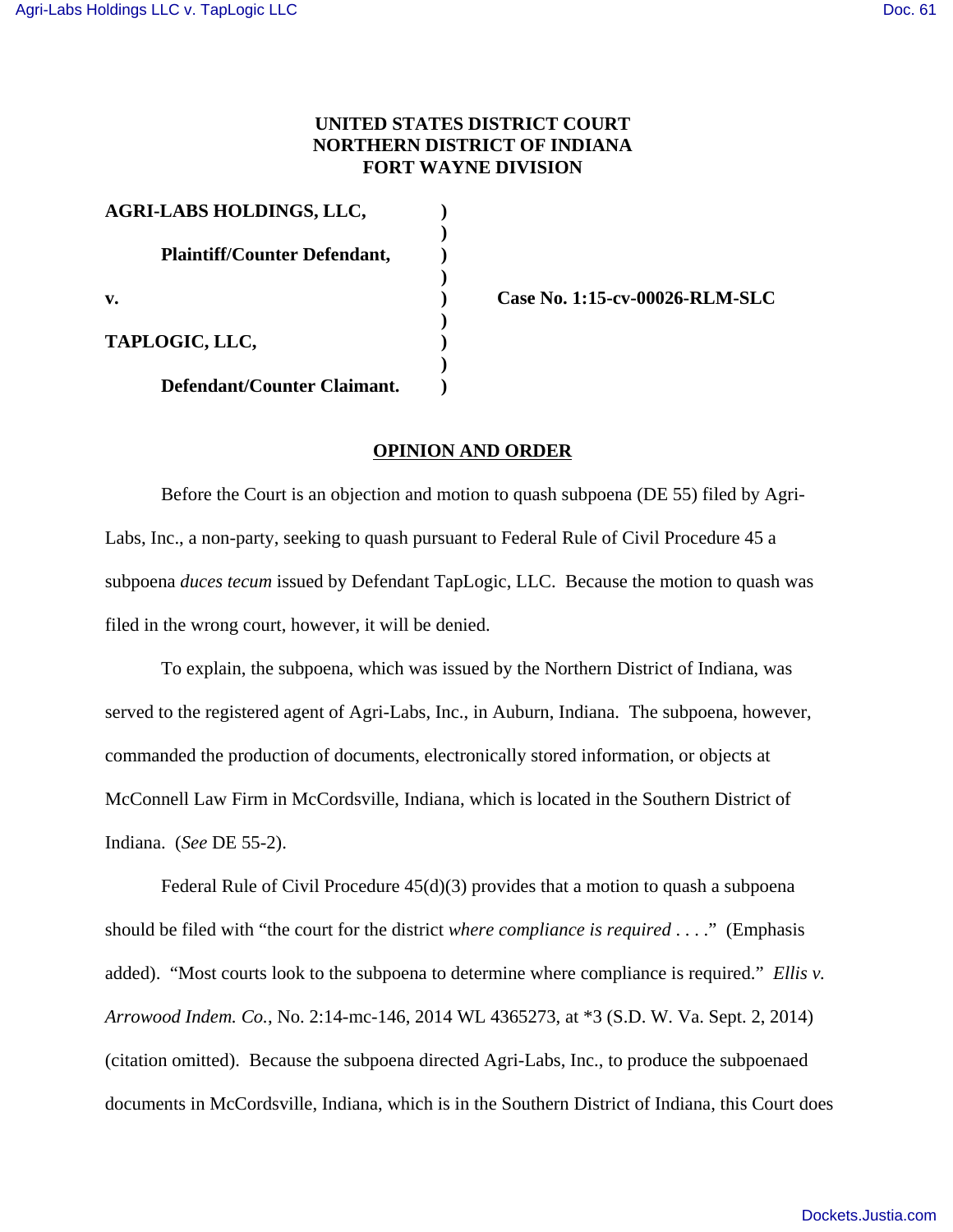not have authority to rule on the motion to quash*. See, e.g.*, *Tomelleri v. Zazzle, Inc.*, No. 13-cv-02576-EFM-TJJ, 2015 WL 400904, at \*2 (D. Kan. Jan. 28, 2015) (stating that the "district where compliance is required" was the district in which the documents are to be produced); *Ellis*, 2014 WL 4365273, at  $*3$  ("Under post-2013 Rule 45, the proper court to resolve a motion to quash is the court in the district where compliance is required."); *U.S. Risk Ins. Group, Inc. v. U.S. Risk Mgmt., LLC*, No. 3:11-cv-2843-M-BN, 2014 WL 4055372, at \*1 (N.D. Tex. Aug. 15, 2014) (concluding that the court lacked the power to compel compliance with the subpoena because it required production of documents in another district); *Semex Alliance v. Elite Dairy Genomics, LLC*, No. 3:14-cv-87, 2014 WL 1576917, at \*1 (S.D. Ohio Apr. 18, 2014) (concluding that it lacked the power to quash the subpoena *duces tecum* because it required production of the documents in another district).

"Although a transfer of a motion to quash from the court where compliance is required to the issuing court is permitted under the rule in certain circumstances, any such transfer is not initiated by the issuing court." *Cargill Meat Sols. Corp. v. Premium Beef Feeders, LLC*, No. 13- CV-1168-EFM-TJJ, 2015 WL 3935726, at \*1 (D. Kan. June 26, 2015) (citing Fed. R. Civ. P. 45(f)); *see also Elliot v. Mission Tr. Servs., LLC*, No. 14 C 9625, 2015 WL 1567901, at \*2 (N.D. Ill. Apr. 7, 2015). As such, this Court, as the issuing court, cannot initiate a transfer of the motion the quash.

In sum, the motion to quash should have been filed in the Southern District of Indiana where compliance with the subpoena is required, rather than the Northern District of Indiana where the subpoena was issued. For this reason, non-party Agri-Labs Inc.'s objection and motion